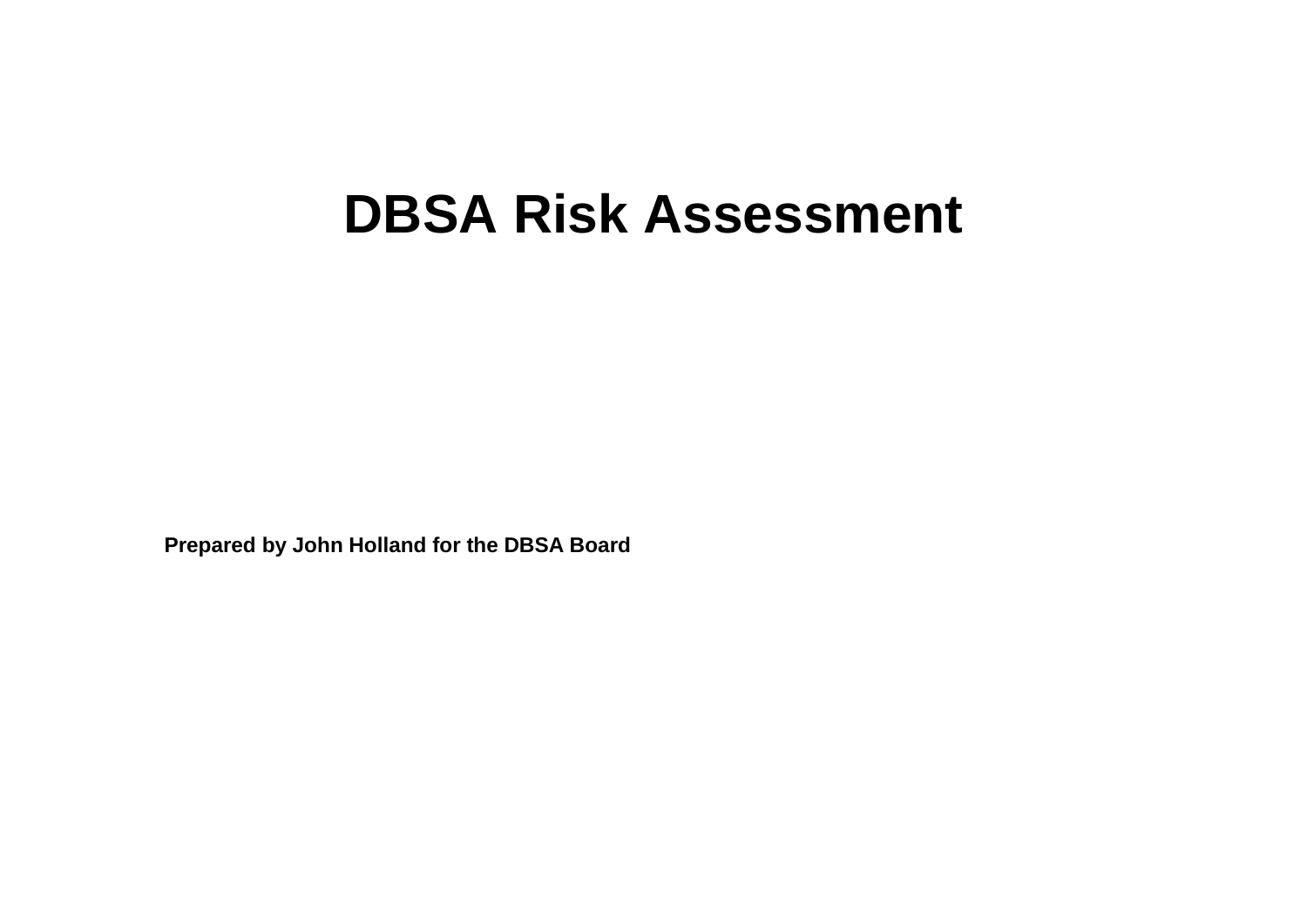Consider the consequences and likelihood for each of the identified hazards and use the table to obtain the risk level. This document can be used to identify the level of risk and help to prioritise any control measures.



|           |       |                                                             |                                                                  |                                                                                                         | Consequences                                                                                    |                                                                                                   |                                                                                                               |
|-----------|-------|-------------------------------------------------------------|------------------------------------------------------------------|---------------------------------------------------------------------------------------------------------|-------------------------------------------------------------------------------------------------|---------------------------------------------------------------------------------------------------|---------------------------------------------------------------------------------------------------------------|
|           |       |                                                             | $-$ Insignificant<br>Dealt with by in-house<br>first<br>aid, etc | $2 -$ Minor<br>Medical help needed.<br>Treatment by medical<br>professional/hospital<br>outpatient etc. | 3-Moderate<br>Significant non-<br>permanent injury.<br>Overnight hospitalisation<br>(inpatient) | $4 -$ Major<br>Extensive permanent<br>injury<br>(eg loss of finger/s)<br>Extended hospitalisation | 5 - Catastrophic<br>Death.<br>Permanent disabling injury<br>(eg blindness, loss of<br>hand/s, - quadriplegia) |
|           | $A -$ | Almost certain to occur in most circumstances               | High (H)                                                         | High(H)                                                                                                 | Extreme(X)                                                                                      | Extreme(X)                                                                                        | Extreme (X)                                                                                                   |
| ikelihood | $B -$ | Likely to occur frequently                                  | Medium (M)                                                       | High(H)                                                                                                 | High(H)                                                                                         | Extreme(X)                                                                                        | Extreme (X)                                                                                                   |
|           | $c -$ | Possible and likely to occur at some time                   | Low(L)                                                           | Medium (M)                                                                                              | High(H)                                                                                         | Extreme (X)                                                                                       | Extreme (X)                                                                                                   |
|           | $D -$ | Unlikely to occur but could happen                          | Low(L)                                                           | Low (L)                                                                                                 | Medium (M)                                                                                      | High(H)                                                                                           | Extreme (X)                                                                                                   |
|           | E -   | May occur but only in rare and exceptional<br>circumstances | Low(L)                                                           | Low $(L)$                                                                                               | Medium (M)                                                                                      | High(H)                                                                                           | High(H)                                                                                                       |

How to Prioritise the Risk Rating - Once the level of risk has been determined the following table may be of use in determining when to act to institute the control measures.

| <b>Extreme</b><br>(X) | Act immediately to mitigate the risk. Either eliminate, substitute or implement engineering control<br>measures.                                                                                                                                                                                                                                                                                                                                                                                             | Remove the hazard at the source. An identified extreme risk does not allow scope for<br>the use of administrative controls or PPE, even in the short term.                                                                                                                                                                                                                             |
|-----------------------|--------------------------------------------------------------------------------------------------------------------------------------------------------------------------------------------------------------------------------------------------------------------------------------------------------------------------------------------------------------------------------------------------------------------------------------------------------------------------------------------------------------|----------------------------------------------------------------------------------------------------------------------------------------------------------------------------------------------------------------------------------------------------------------------------------------------------------------------------------------------------------------------------------------|
| High<br>(H)           | Act immediately to mitigate the risk. Eliminate, substitute or implement engineering control<br>measures. If these controls are not immediately accessible, set a timeframe for their<br>implementation and establish interim risk reduction strategies for the period of the set timeframe.                                                                                                                                                                                                                 | An achievable timeframe must be established to ensure that elimination, substitution<br>or engineering controls are implemented.<br>NOTE: Risk (and not cost) must be the primary consideration in determining the                                                                                                                                                                     |
| Medium<br>(M)         | Take reasonable steps to mitigate the risk. Until elimination, substitution or engineering controls<br>can be implemented, institute administrative or personal protective equipment controls. These<br>'lower level' controls must not be considered permanent solutions. The time for which they are<br>established must be based on risk. At the end of the time, if the risk has not been addressed by<br>elimination, substitution or engineering controls a further risk assessment can be undertaken. | timeframe. A timeframe of greater than 6 months would generally not be acceptable<br>for any hazard identified as high risk.<br>Interim measures until permanent solutions can be implemented:<br>· Develop administrative controls to limit the use or access.<br>· Provide supervision and specific training related to the issue of concern. (See Administrative Controls<br>below) |
| Low<br>(L)            | Take reasonable steps to mitigate and monitor the risk. Institute permanent controls in the long<br>term. Permanent controls may be administrative in nature if the hazard has low frequency, rare<br>likelihood and insignificant consequence.                                                                                                                                                                                                                                                              |                                                                                                                                                                                                                                                                                                                                                                                        |

## Hierarchy of Control Controls identified may be a mixture of the hierarchy in order to provide minimum operator exposure.

| Elimination                          | Eliminate the hazard                                                                                                                                                       |
|--------------------------------------|----------------------------------------------------------------------------------------------------------------------------------------------------------------------------|
| Substitution                         | Provide an alternative that is capable of performing the same task and is safer to use.                                                                                    |
| <b>Engineering Controls</b>          | Provide or construct a physical barrier or quard.                                                                                                                          |
| <b>Administrative Controls</b>       | Develop policies, procedures practices and guidelines, in consultation with QDBF, to mitigate the risk. Provide training, instruction and supervision about the<br>hazard. |
| <b>Personal Protective Equipment</b> | Personal equipment designed to protect the individual from the hazard.                                                                                                     |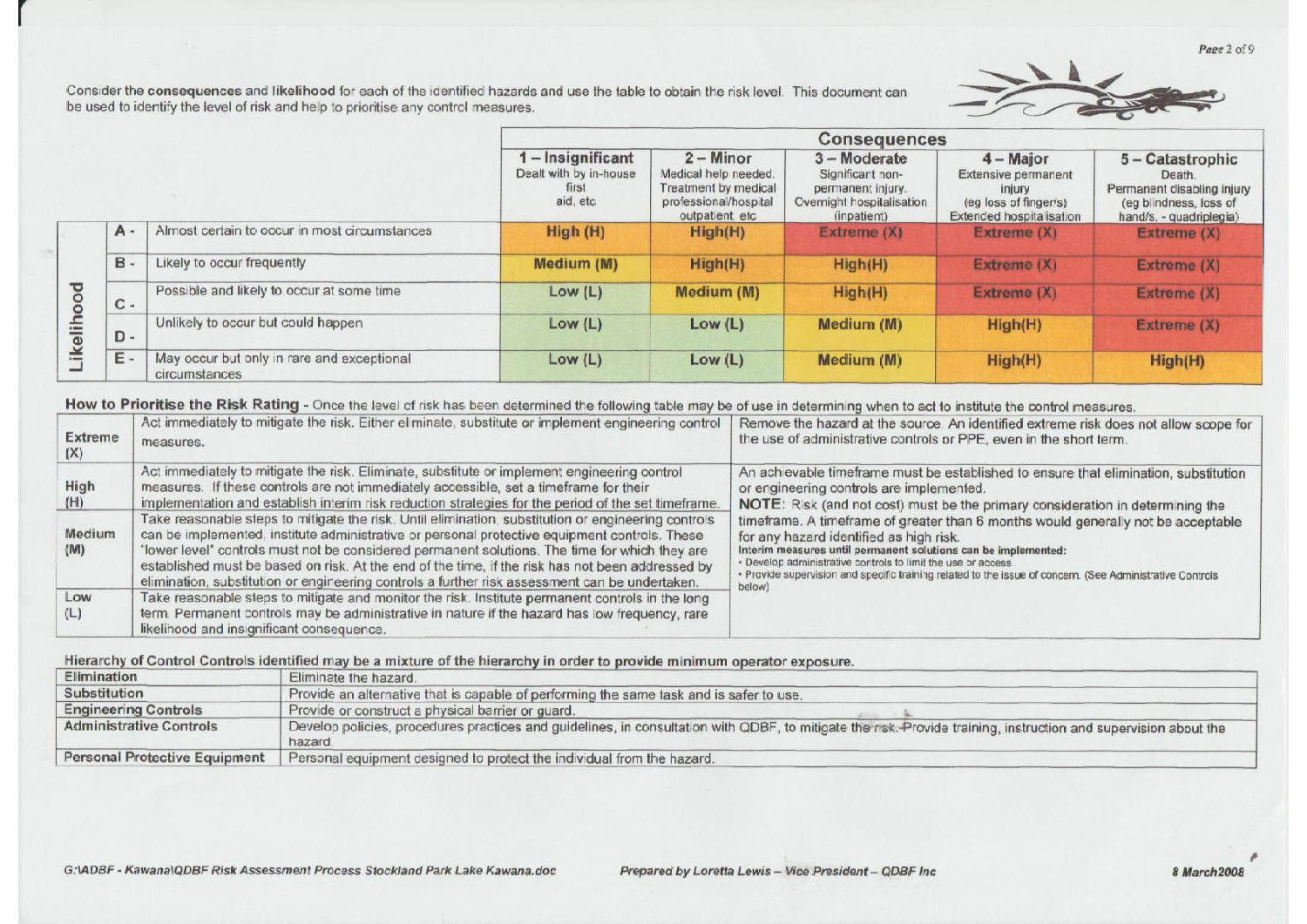| 2. Identify Risks                                                                                  | 3. Analyse risks<br>4. Evaluate risks |              |                      | 5. Identify & evaluate existing risk<br>controls                                                                                                                                                                                                                                                                                                 | 6. Further risk treatments                                                                                                                                                                                                                                                                                                                                          |  |
|----------------------------------------------------------------------------------------------------|---------------------------------------|--------------|----------------------|--------------------------------------------------------------------------------------------------------------------------------------------------------------------------------------------------------------------------------------------------------------------------------------------------------------------------------------------------|---------------------------------------------------------------------------------------------------------------------------------------------------------------------------------------------------------------------------------------------------------------------------------------------------------------------------------------------------------------------|--|
| <b>Risk</b><br>(people, information, physical<br>assets, venues, climate,<br>finances, reputation) | Consequences                          | Likelihood   | <b>Risk</b><br>level | What are we doing to manage the identified<br>risk                                                                                                                                                                                                                                                                                               | Further action needed<br>Opportunities or improvement                                                                                                                                                                                                                                                                                                               |  |
| <b>First aid</b>                                                                                   |                                       |              |                      |                                                                                                                                                                                                                                                                                                                                                  |                                                                                                                                                                                                                                                                                                                                                                     |  |
| Injury - on and off the water                                                                      | Vary<br>$1 - 5$                       | Α            | М                    | Fully stocked first aid kit Qualified first aid<br>officers identified and advised<br>Mobile phones to phone 00 for emergency<br>Phone number and address of closet hospital<br>and medical centre<br>DBSA incident report available for completion<br>id necessary<br>Ensure emergency vehicles access points<br>identified, unlocked and clear | Full list of all available first aid<br>personnel<br>Site the certificate for each allocated<br>First aid kit<br>Provide signage - first aid<br>List of first aid officers at tent<br>Develop a checklist//action sheet for<br>fist aid treatment eg. Inform<br>family/who is to follow up with injured<br>person/action to take if medical<br>assistance is needed |  |
| <b>Environmental hazards</b>                                                                       |                                       |              |                      |                                                                                                                                                                                                                                                                                                                                                  |                                                                                                                                                                                                                                                                                                                                                                     |  |
| Dehydration                                                                                        | 4                                     | $\mathsf{C}$ | M                    | Bottled drinking water for participants<br>Supply bottled water for all volunteers and<br>officials                                                                                                                                                                                                                                              | Personal protection                                                                                                                                                                                                                                                                                                                                                 |  |
| Heat stroke/ Hypothermia                                                                           | Vary<br>$1 - 3$                       | $\mathsf C$  | M                    | Advise each team captain and sweeps each<br>day<br>Advise of conditions at captains' briefing prior<br>to event<br>Consult, and rotate the roles of any volunteers<br>exposed to the weather conditions<br>Eg boat marshals, starter, boat drivers                                                                                               | Provide shade to participants<br>(refer to shade)                                                                                                                                                                                                                                                                                                                   |  |
| Lack of shade                                                                                      | 3                                     | D            |                      | Local clubs requested to supply own shade<br>Tents at marshalling for participants and<br>volunteers                                                                                                                                                                                                                                             | Personal protection<br>Shade tents to be provided by Club<br>for participants<br>Rotate volunteers                                                                                                                                                                                                                                                                  |  |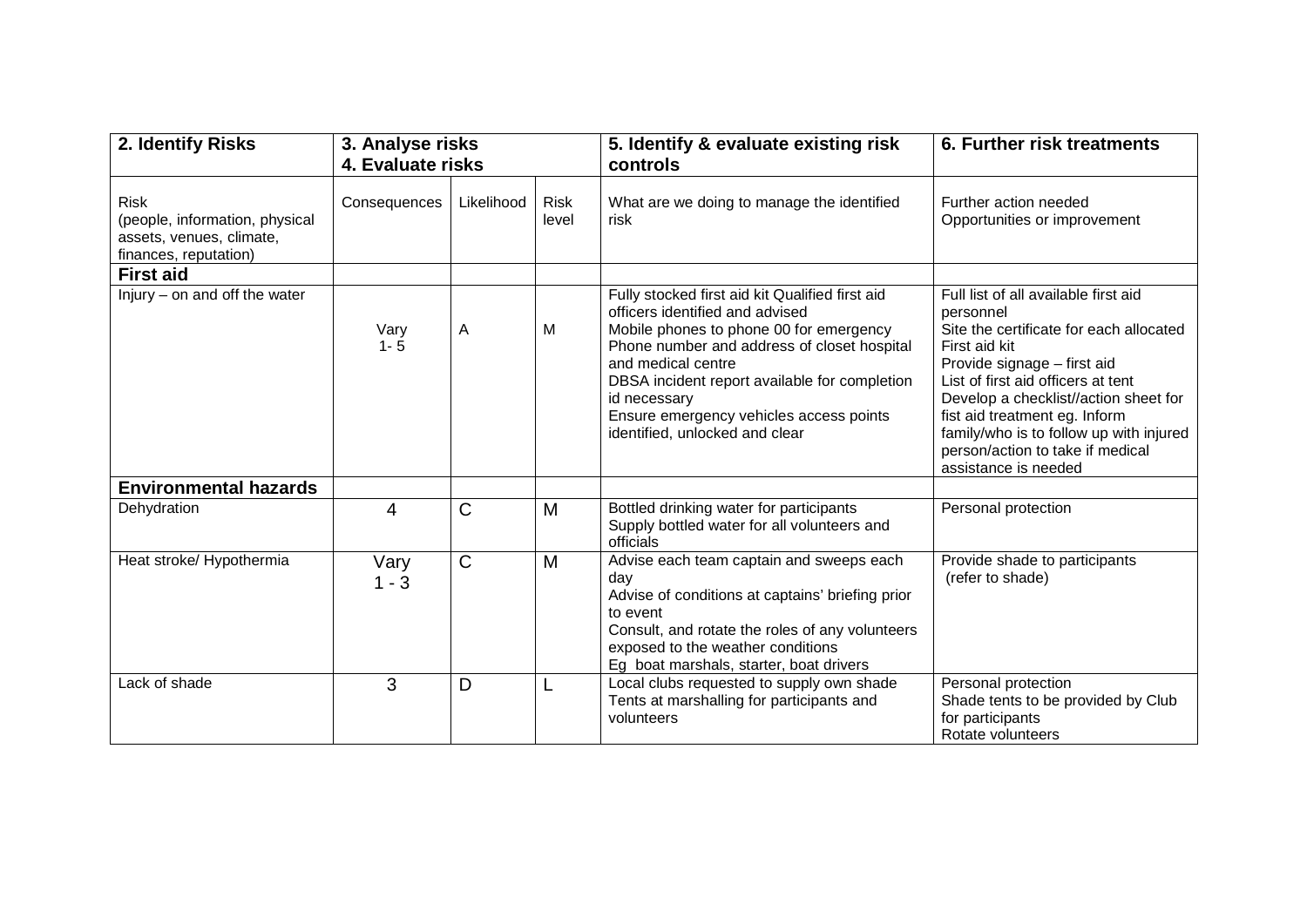| 2. Identify Risks<br>3. Analyse risks<br>4. Evaluate risks                          |                 | 5. Identify & evaluate existing risk<br>controls | 6. Further risk treatments |                                                                                                                                                                                                                                                                                                                                                        |                                                                                                                                                                                                                                                                                                                                                                                                |
|-------------------------------------------------------------------------------------|-----------------|--------------------------------------------------|----------------------------|--------------------------------------------------------------------------------------------------------------------------------------------------------------------------------------------------------------------------------------------------------------------------------------------------------------------------------------------------------|------------------------------------------------------------------------------------------------------------------------------------------------------------------------------------------------------------------------------------------------------------------------------------------------------------------------------------------------------------------------------------------------|
| <b>Risk</b>                                                                         |                 |                                                  |                            |                                                                                                                                                                                                                                                                                                                                                        | Further action needed                                                                                                                                                                                                                                                                                                                                                                          |
| (people, information, physical<br>assets, venues, climate,<br>finances, reputation) | Consequences    | Likelihood                                       | <b>Risk</b><br>level       | What are we doing to manage the identified<br>risk                                                                                                                                                                                                                                                                                                     | Opportunities or improvement                                                                                                                                                                                                                                                                                                                                                                   |
| Inclement weather conditions<br>including wind, lighting, heat,<br>dust etc)        | Vary<br>$1 - 3$ | $\mathsf{C}$                                     | M                          | Print & analyze full weather details from the<br>Bureau of Meterology or predicated weather<br>conditions<br>http://mirror.born.gove.au/products/ID662.shtml<br>observe the weather for changing conditions<br>Hot weather policy instituted as needed<br>Advise weather conditions at the sweeps<br>briefing prior to event<br>Advise sweeps each day | If really bad weather change comes<br>in, make a decision then on the<br>proposed severity and if necessary<br>delay, modify or cancel the event.<br>Do this by calling a meeting of all<br>team captains, sweeps, and officials                                                                                                                                                               |
| Sunburn                                                                             | 3               | B                                                | M                          | Have bottles of 30 plus sunscreen available<br>Encourage sunglasses to reduce glare & eye<br>injury for volunteers, officials and participants<br>Sunsmart policy                                                                                                                                                                                      | Advise everyone on the day where<br>the sunscreen is kept<br>Personal protection                                                                                                                                                                                                                                                                                                               |
| On water safety                                                                     |                 |                                                  |                            |                                                                                                                                                                                                                                                                                                                                                        |                                                                                                                                                                                                                                                                                                                                                                                                |
| Boat capsize/rollovers / boat<br>collisions<br>Bangs and bumps during<br>racing     | 3               | C                                                | M                          | All crew to be proficient in capsize drill<br>All sweeps to be accredited under the AusDBF<br>sweep training program<br>Boat handlers to check how many competitors<br>are in each boat when it leaves the shoreline                                                                                                                                   | To be discussed at sweeps briefing<br>Umpires boat to approach crews<br>with due care and diligence in care<br>of submerged paddlers in the water<br>All participants to be fully briefed in<br>the appropriate steps in the boat<br>capsize drill and ensure they<br>understand this drill<br>First aid available - minor injury<br>Call ambulance - major injury<br>Complete incident report |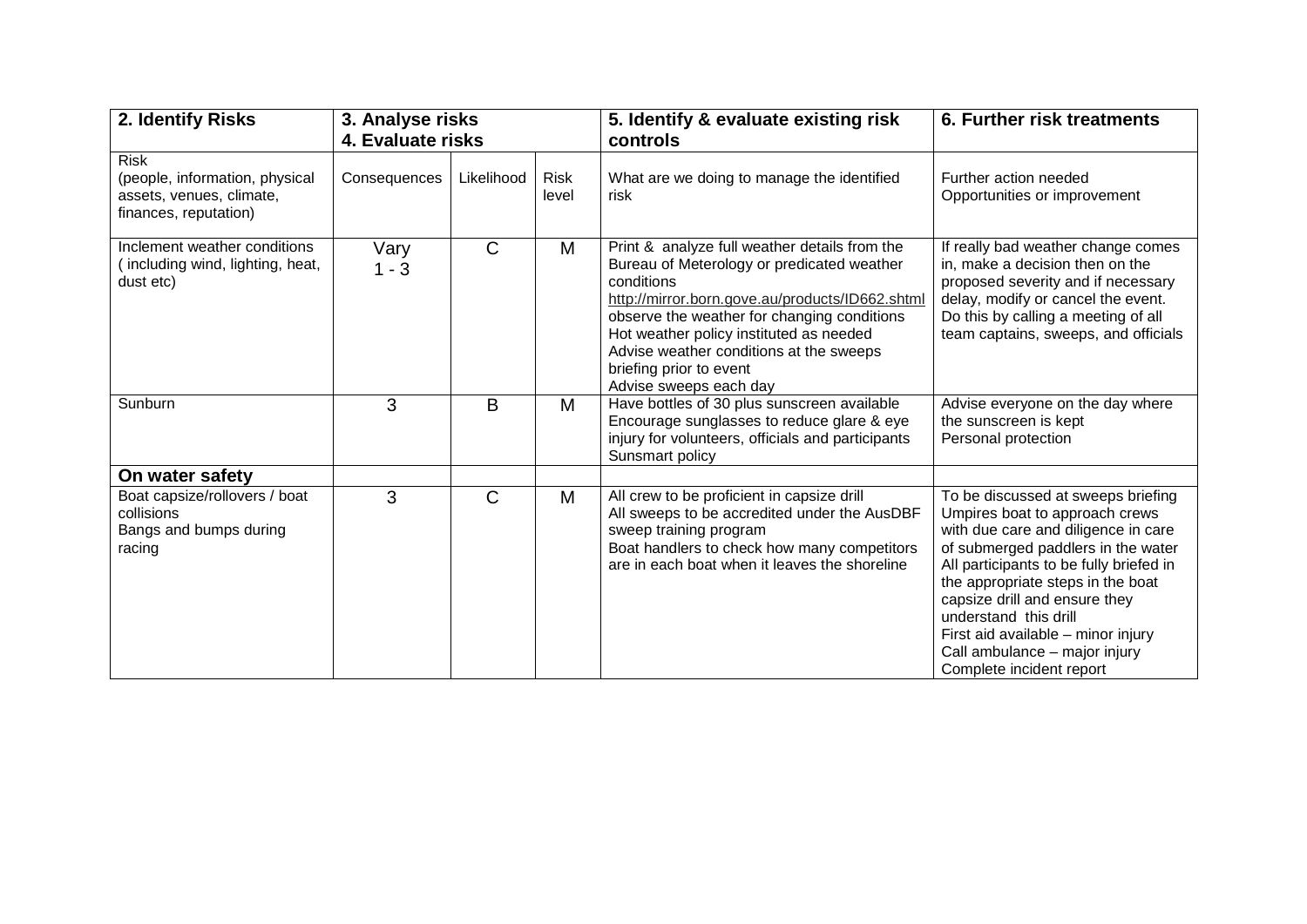| 2. Identify Risks                                                                                  | 3. Analyse risks<br>4. Evaluate risks |            |                      | 5. Identify & evaluate existing risk<br>controls                                                                                                                                                                                                                                                                                                                                                                                                                                                                                                                                                                                                                                                                          | 6. Further risk treatments                                                                                                                                                                                                 |  |
|----------------------------------------------------------------------------------------------------|---------------------------------------|------------|----------------------|---------------------------------------------------------------------------------------------------------------------------------------------------------------------------------------------------------------------------------------------------------------------------------------------------------------------------------------------------------------------------------------------------------------------------------------------------------------------------------------------------------------------------------------------------------------------------------------------------------------------------------------------------------------------------------------------------------------------------|----------------------------------------------------------------------------------------------------------------------------------------------------------------------------------------------------------------------------|--|
| <b>Risk</b><br>(people, information, physical<br>assets, venues, climate,<br>finances, reputation) | Consequences                          | Likelihood | <b>Risk</b><br>level | What are we doing to manage the identified<br>risk                                                                                                                                                                                                                                                                                                                                                                                                                                                                                                                                                                                                                                                                        | Further action needed<br>Opportunities or improvement                                                                                                                                                                      |  |
| Boat drivers unqualified                                                                           | 3                                     | E          | D                    | All drivers of motor boats which are driven by a<br>motor greater than 6 hp are to supply a copy of<br>their current boat license before permission<br>given to drive the boats for the event                                                                                                                                                                                                                                                                                                                                                                                                                                                                                                                             | Keep a register of members with<br>current boat licenses                                                                                                                                                                   |  |
| Debris in the water                                                                                | 3                                     | E          | L.                   | Umpires boat to check the water prior to<br>commencement of racing to ensure there is no<br>debris in the water<br>Sweeps are to immediately report any debris to<br>the water safety boat                                                                                                                                                                                                                                                                                                                                                                                                                                                                                                                                | Eliminate - remove any debris from<br>the water                                                                                                                                                                            |  |
| Faulty dragon boats, sweep<br>oars, dragon heads & tails                                           | $\overline{4}$                        | E          | L                    | A full check of each dragon boat is to be done<br>before the commencement of on water activity<br>Any faults to be recorded in an equipment use<br>register - faults book<br>Check all seats to ensure they are secure<br>Check the dragonheads are secure to ensure<br>they cannot fly up and hit the drummer and<br>cause injury<br>No boats to leave the shoreline if there is a<br>chance that the boat or equipment is<br>substandard<br>All sweeps are fully responsible for checking<br>their boats prior to taking a crew out to paddle<br>Broken equipment must be clearly marked with<br>a sign so it is not used again until repaired and<br>passed full inspection eg sweep oars and<br>broken seats in boats | Purchase faults book<br>Record and report any faults to the<br><b>Chief Official and Chief Boat</b><br>Marshall<br>Ensure repairs are undertaken and<br>that the equipment has passed full<br>inspection before used again |  |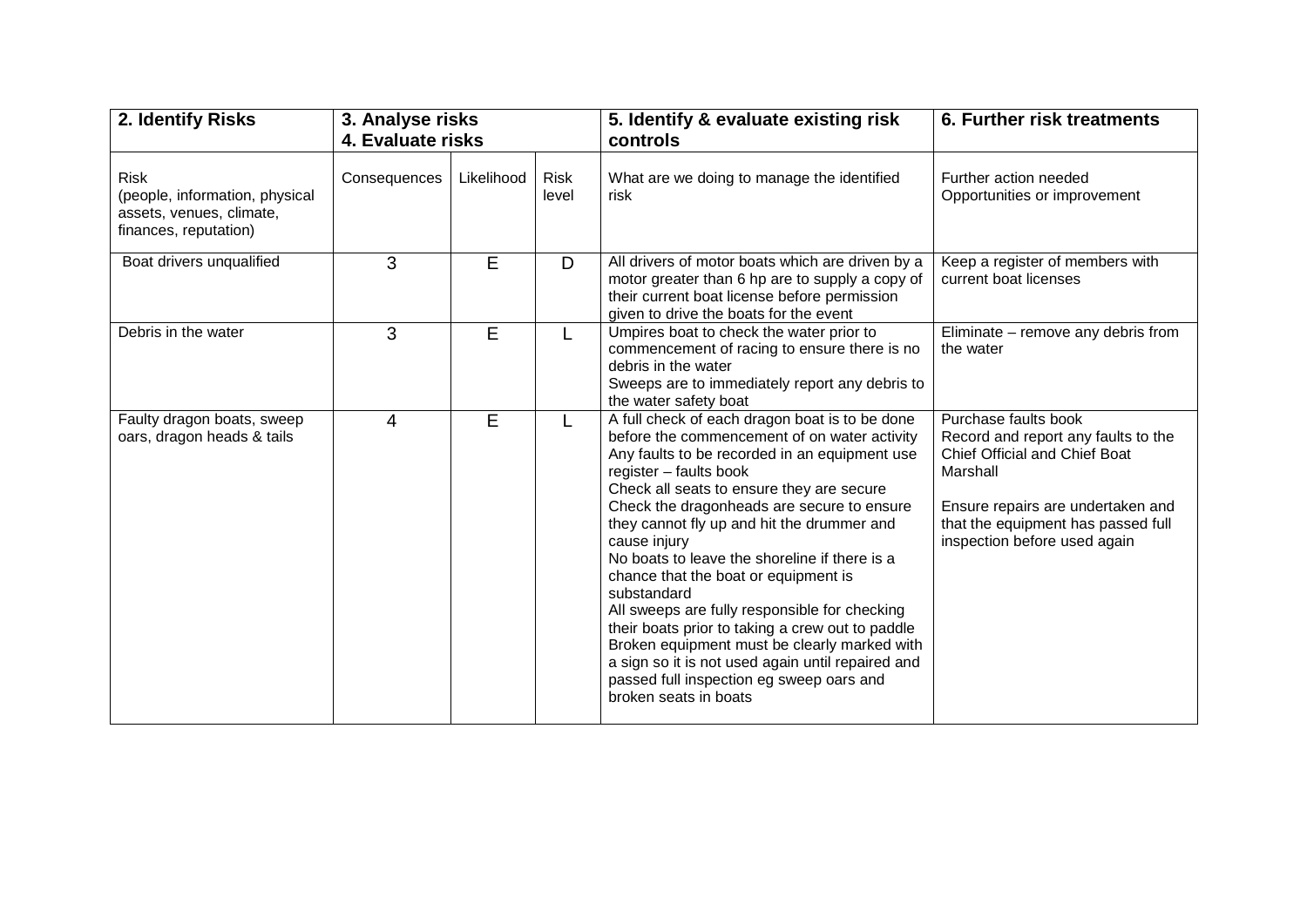| 2. Identify Risks                                                                           | 3. Analyse risks<br>4. Evaluate risks |            |                      | 5. Identify & evaluate existing risk<br>controls                                                                                                                           | 6. Further risk treatments                                                                                                                                                                              |  |
|---------------------------------------------------------------------------------------------|---------------------------------------|------------|----------------------|----------------------------------------------------------------------------------------------------------------------------------------------------------------------------|---------------------------------------------------------------------------------------------------------------------------------------------------------------------------------------------------------|--|
| Risk<br>(people, information, physical<br>assets, venues, climate,<br>finances, reputation) | Consequences                          | Likelihood | <b>Risk</b><br>level | What are we doing to manage the identified<br>risk                                                                                                                         | Further action needed<br>Opportunities or improvement                                                                                                                                                   |  |
| Inappropriate behaviour of<br>crews on the water                                            | 3                                     | D          |                      | All crews on the water are in control of their<br>sweep. Refrain form verbal abuse and<br>standing in the boats                                                            | To be mentioned at the sweeps<br>briefing                                                                                                                                                               |  |
| Injury while embarking or<br>disembarking a dragon boat                                     | 3                                     | D          |                      | Allow sufficient space between boats.<br>Marshals to ensure disembarking is completed<br>before embarking crews move forward.<br>Embarking areas separated from spectators | Chief Marshall to advise all boat<br>marshalls at a official's briefing prior<br>to commencement of the days event                                                                                      |  |
| Unfit to race – alcohol or drug<br>affected                                                 | 3                                     | E          |                      | All crew members who appear to be visibly<br>affected by alcohol or drugs are not to board a<br>dragon boat<br>IDBF drug policy compliance                                 | Boat marshalls to advise Chief<br>Marshall if this occurs<br>All Marshals must immediately notify<br>the Chief Marshall if they suspect a<br>person of being under the influence<br>of alcohol or drugs |  |